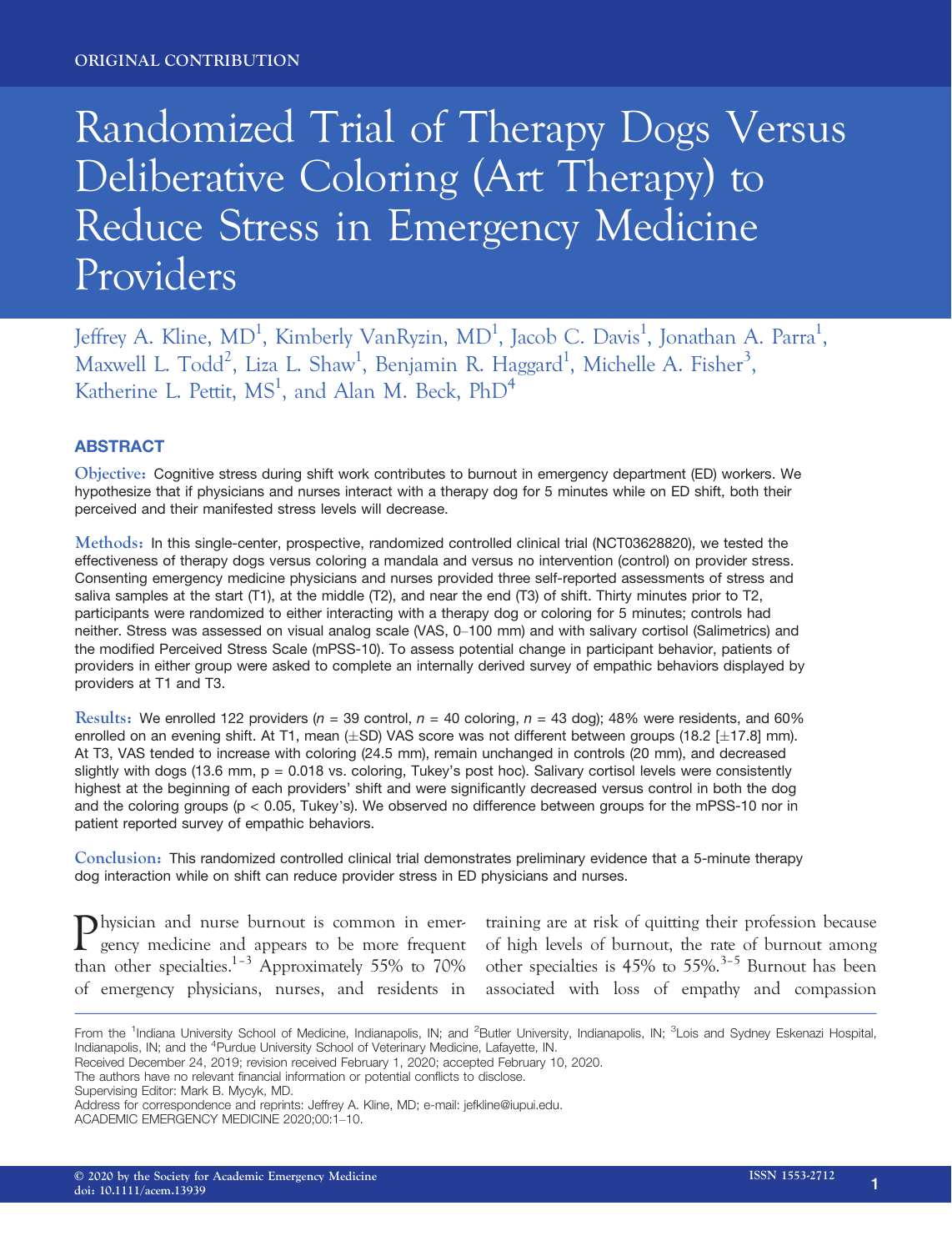toward patients, loss of coping ability, reduced career longevity, and lower physician satisfaction with career.6,7 Causative factors directly related to the work stated by providers are psychological demands on shift, poor job control, long shifts, night shifts, lack of autonomy, and criticisms on shift.<sup>3,4</sup> Improving the well-being of providers may increase quality of patient care, inasmuch as happy providers generally evoke higher patient satisfaction<sup>8</sup>. This work therefore seeks to reduce provider stress while on shift in the emergency department (ED).

In this clinical experiment, we test the effectiveness of therapy dogs versus a coloring exercise versus no intervention on provider stress. The rationale for therapy dogs is supported by prior literature that demonstrates that human perception of stress and pain can be reduced with exposure to animals in multiple settings, including health care workplaces.<sup>9-15</sup> The rationale for coloring of mandalas centers on the potential for the exercise to cause a mental distraction from work concerns, potentially overriding cognitive stress responses (i.e., "mindfulness"). $16,17$ 

The main study hypothesis is that emergency health care workers on shift who interact for 5 minutes with a therapy dog and handler will have lower perceived and manifested stress response compared with use of a time out that includes voluntary use of a coloring mandalas. The work will also address two exploratory hypotheses: The first is that salivary cortisol will correlate significantly with perceived stress and will increase from beginning to end of shift and that exposure to a therapy dog will blunt this increase.<sup>13,18–22</sup> The second exploratory hypothesis states that participants who interact with a therapy dog will display more empathic behaviors.

# **METHODS**

#### **Overview**

This was a single-center, prospective controlled trial that approved by the Indiana University School of Medicine Institutional Review Board. The trial was registered (NCT03628820). All study procedures were performed in the ED at the Lois and Sydney Eskenazi Hospital, a safety net hospital with an ED volume of 105,000 visits in 2018. This hospital has an existing animal therapy department, managed by a coauthor (MF). All human and animal participants were unpaid volunteers, and this study was not funded by an external source. All dogs and handlers were therapy

certified as a team through one of the following organizations: Alliance of Therapy Dogs, Therapy Dogs International, Pet Partners, Paws and Think, or Love on a Leash. All dogs and handlers are registered and badge-identifiable volunteers at the hospital.

#### Theoretical Construct

The primary theoretical construct that informed the study design and motivated our use of dogs to reduce stress in emergency care arises from the biophilia hypothesis, which states that humans have an innate desire to focus on nature.<sup>23</sup> Surgical patients who could view a garden had a shorter length of stay in the hospital and required fewer analgesics than those who had a view of a brick wall.<sup>24</sup> People interacting with a dog have a larger drop in blood pressure in children compared to interacting with a person or even just resting.25 Conscious neurosurgical patients observed dozens of photographs of animals, famous people, or recognizable places while their amygdala was being monitored for activity. The amygdala's primary role is in the processing of memory and emotional reactions. Photographs of animals triggered greater activation of the amygdala than views of famous people, landmarks, or common objects, indicating a category-specific recognition that animals are important to people.<sup>26</sup> The use of dogs also harnesses cognitive distraction—a common psychological strategy to reduce focus on stress.<sup>27</sup> Moreover, the dog is a special contact with nature that not only is an immediate contact with nature but fosters the health benefits associated with social support, including lower anxiety.28,29 Because the primary objective in the present work is the short-term alleviation of stress in persons without diagnosed anxiety trait, we submit that our use of dogs represented the interface of "dog-assisted support" (DAS) rather than "dog-assisted therapy," as previously differentiated.<sup>14</sup> Accordingly, from a study design standpoint, the biophilia hypothesis, and the social support theory both suggest the need to isolate the study subjects with the dog in a separate room, away from the work space.

# Emergency Care Participants and Trial **Design**

Study subjects were emergency care providers, including nurses, residents, and physicians on duty in the ED of Eskenazi hospital. The only exclusion criteria were provider statement of dislike, allergy, fear or other reason to not interact with a therapy dog, and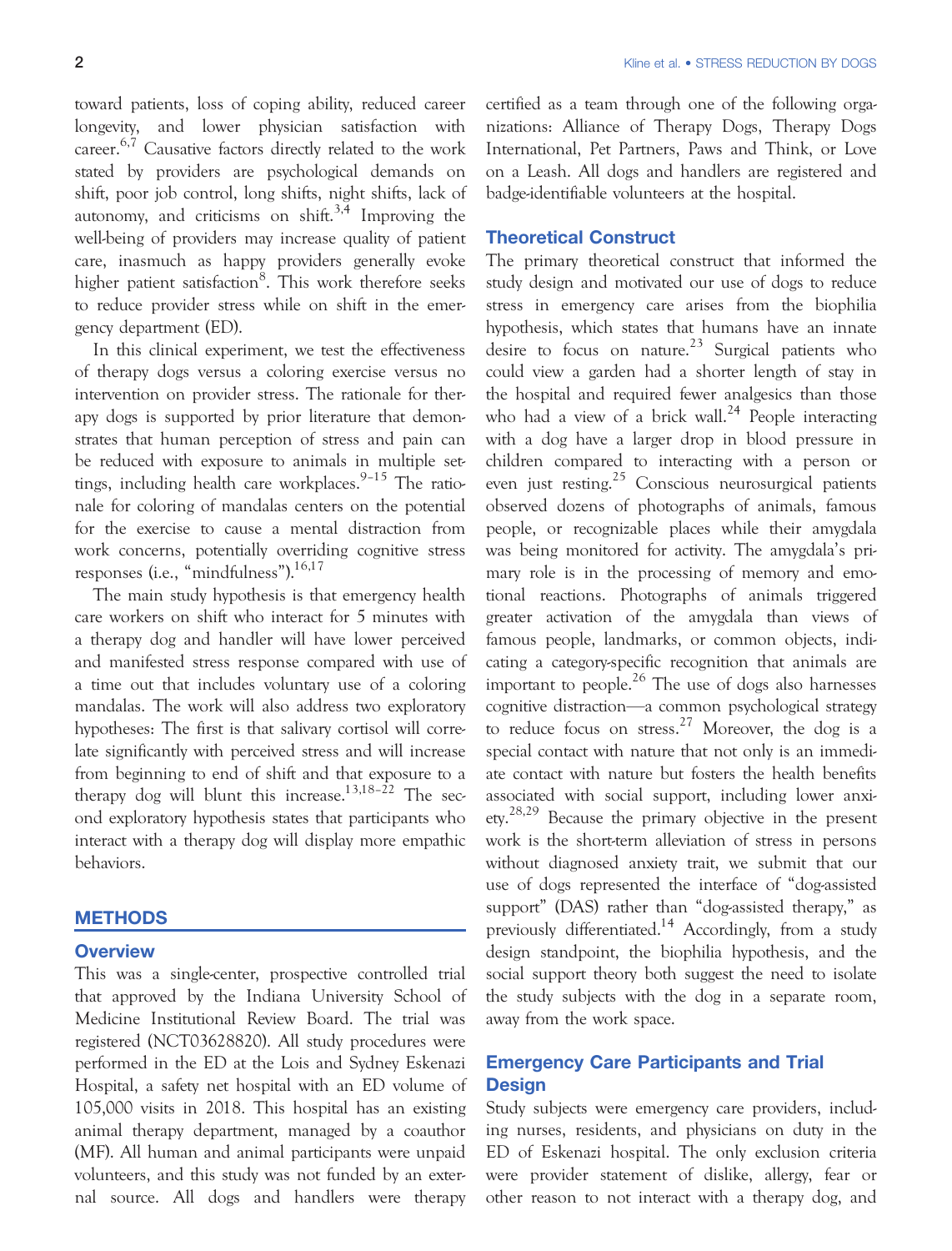prior enrollment. Enrollment occurred 7 days per week on shifts between 7 AM and 2 AM and was timed according to when therapy dogs were reliably available from May 28, 2018, until August 8, 2019. All participants provided verbal informed consent and were randomized by preprinted random sequence to receive either exposure to a therapy dog or to coloring a mandala. The control group that received no intervention was enrolled in a convenience sample that was performed after completion of randomization of 80 subjects between therapy dog and coloring groups. The reason for not triple randomizing was the desire to avoid the nocebo effect in the control group (disappointment in getting randomized to usual work process).<sup>30</sup> To enroll unique providers, and reduce the chance of volunteer handlers showing up only to have a potential study participant decline, study associates gained access to schedules and precontacted potential participants to ensure their interest and willingness to participate.

# **Interventions**

Providers in both the therapy dog and the coloring groups were asked to leave their shift approximately midway and were escorted by study personnel to a designated room with two doors. In the case of the therapy dog, study personnel coordinated to surreptitiously position the handler and dog in the room without interaction with any staff in the ED (hence the need for two doors in the room). Dogs remained on a 5-foot-long leash held by the handler during the entire encounter. Providers were freely able to touch or pet the dog if they wished. In the case of the coloring group, the study associate notified the provider that he or she was assigned to the coloring group and presented the provider with three mandalas to choose to color (Figure 1) and a complete palette of coloring pencils. The room was physically separate from the clinical care area and contained no electronic devices, telephone, window, or overhead speaker. Providers were asked to stay in the room with either the dog or the coloring exercise for 5 minutes. The study associate left the room during this time.

#### **Measurements**

The primary measurements obtained to assess provider cognitive stress were emergency physician reported stress on a 0- to 100-mm linear, visual analog scale (VAS) with vertical lines at the 0- and 100-mm ends, guidance that  $0 \text{ mm} = \text{no}$  anxiety,  $20 \text{ mm} = \text{slight}$ fear and worry, 40 mm = mild fear and worry,  $60 \text{ mm} = \text{moderate}$  worry with physical agitation, 80 mm = strong agitation with inability to sit still, and 100 mm = out of control behavior with selfharm. Providers also completed the 10-item Perceived Stress Scale (PSS-10; score range 0-40), with each question modified to reflect the "past several hours" rather than months.<sup>31</sup> Hereafter, we refer to this scale as the "mPSS-10" (modified Perceived Stress Scale; see Data Supplement S1, available as supporting information in the online version of this paper, which is available at [http://onlinelibrary.wiley.com/doi/10.1111/acem.](http://onlinelibrary.wiley.com/doi/10.1111/acem.13939/full)

[13939/full](http://onlinelibrary.wiley.com/doi/10.1111/acem.13939/full)). Physiological effects of stress were measured with salivary free cortisol measured from 100 µL of saliva using a commercial kit (Salimetrics 1- 3002  $[5PK 1-3002-5]$ <sup>22</sup> Additionally, we measured provider-reported stress using the FACES scale (see Data Supplement S1).<sup>32</sup> These four measurements were made at the beginning of the shift (T1), 30 to 40 minutes after intervention (T2), and near the end





Option 2



Option 3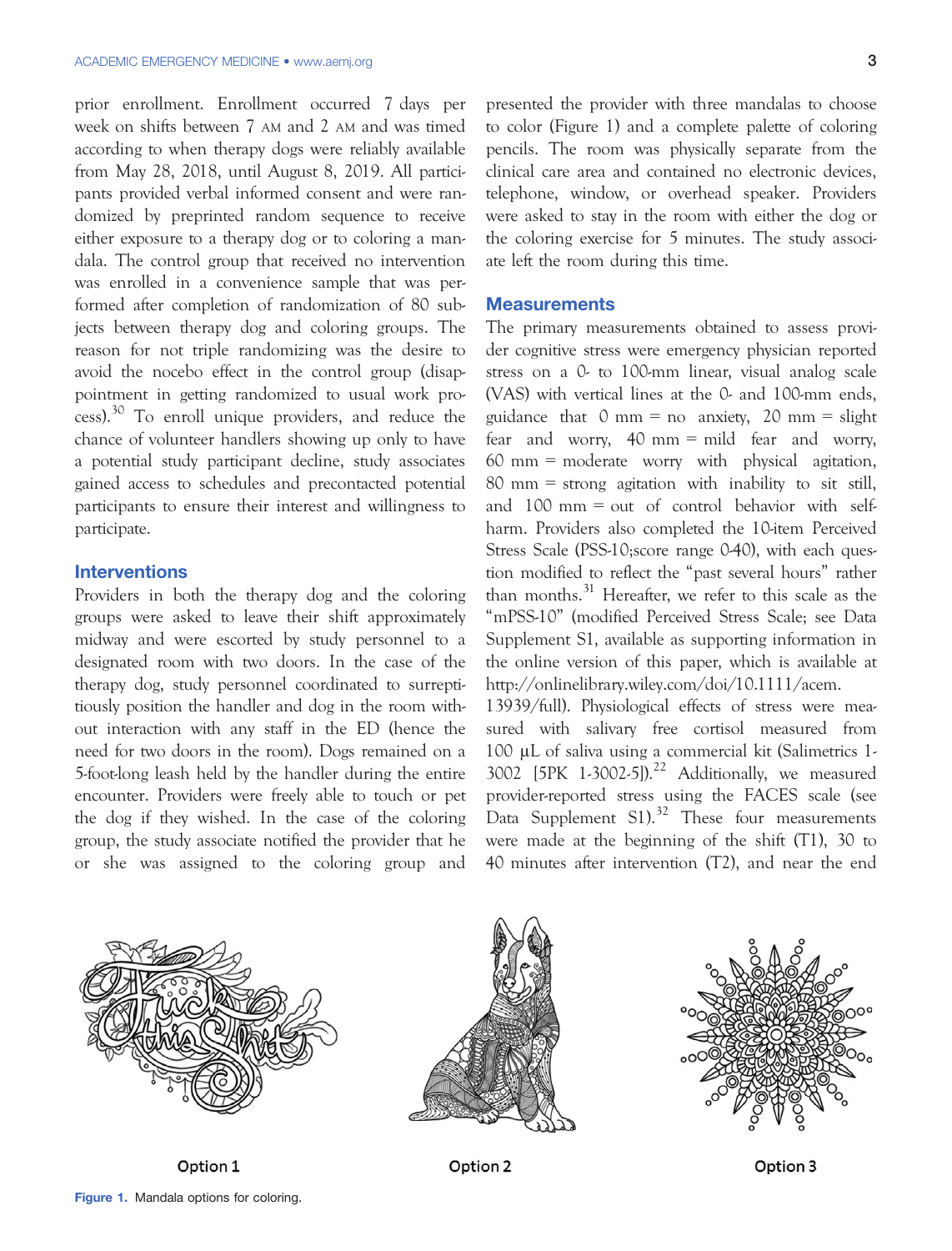of shift (T3). In the therapy dog group, we measured the time of exposure and we asked handlers to evaluate physician interaction with the dog and handler by asking four questions: 1) Did the subject touch the dog? (Yes or No); 2) Did the subject talk to you? (Yes or No); 3) To what extent would you grade the interaction with the dog? (Likert 1-5); and 4) To what extent would you grade the interaction with you? (Likert 1-5). We maintained a log of the identity of each dog used for each interaction to compare their performance in the coprimary outcomes. Patient participants completed a survey, designed with patient input, comprising 11 questions (Likert scale, 0-5; maximum score 55; see Data Supplement S1 for questions) assessing specific behaviors associated with patient perception of emergency physician empathy.<sup>33</sup>

#### Sample Size Computation and Data Analysis

The coprimary outcomes were the patient reported stress from the VAS and mPSS-10 and the salivary cortisol concentration. The secondary outcome was the comparison of the patient reported score on 10 empathic behaviors. We assumed that therapy dogs would produce one-third of the effect in providers as they provided in anxious patients;  $34$  therefore, the sample size of  $n = 39$  per group was predicated on an effect size of a 10-mm difference between intervention groups for the VAS at T3, expecting a standard deviation of 20 mm with  $\alpha = 0.05$  and  $\beta = 0.20$ . All data from patients, providers, and the medical record were recorded in the REDCap data archiving system.<sup>35</sup> Data from the scales were analyzed for normality using multiple tests (Shapiro-Wilk or D'Agostino and Pearson) and the F-test on variances prior to application of parametric testing. Data were analyzed at each time point using one-way analysis of variance (ANOVA) with post hoc analysis using Tukey's multiple-comparisons test. Within-group changes between times were compared with the paired t-test and chances from T1 to T3 were compared between groups with the time  $\times$  group p-value from the mixed-effects repeated measures (RM) ANOVA. Data were plotted using GraphPad Prism version 8.3 for Windows. Statistical analyses were performed using SPSS, version 26.0.

#### RESULTS

Study associates approached 127 providers and obtained consent on all 127, but while on shift, five voluntarily withdrew from participation with all five citing that they were too busy on shift to participate. No provider refused consent because of issues with dogs. Thus, we enrolled 122 providers with complete data, with characteristics described in Table 1 (39 controls, 43 in the dog group, and 40 coloring). The largest proportion (48%) enrolled were residents, and 60% of all participants were enrolled on an evening shift, starting between 3 and 5 PM. Days of week for enrollment were relatively evenly distributed with the fewest on Fridays ( $n = 12, 10\%$ ), and the most on Tuesdays ( $n = 26, 21\%$ ).

Table 1

|  | Work Roles, Demographic Data, and Shift Times of Participants |  |  |  |  |  |
|--|---------------------------------------------------------------|--|--|--|--|--|
|--|---------------------------------------------------------------|--|--|--|--|--|

| Group                | Role $(n)$   |    | Gender (n) |              | Race $(n)$            |                | Age, Mean $(\pm SD)$ | Shift Time (n) |    |
|----------------------|--------------|----|------------|--------------|-----------------------|----------------|----------------------|----------------|----|
| Control ( $n = 39$ ) | <b>Nurse</b> | 8  | Male       | 19           | Caucasian             | 33             | 33 $(\pm 7.2)$       | Morning        | 21 |
|                      |              |    |            |              | African American      |                |                      |                |    |
|                      | Resident     | 17 | Female     | 18           | Asian                 | $\overline{2}$ |                      | Evening        | 18 |
|                      |              |    |            |              | <b>Multiple Races</b> |                |                      | Weekday        | 26 |
|                      | Attending    | 14 | Other      | $\mathbf{0}$ | Other                 | $\mathbf 1$    |                      | Weekend        | 13 |
| Dog ( $n = 43$ )     | Nurse        | 9  | Male       | 20           | Caucasian             | 35             | 31 $(\pm 7.1)$       | Morning        | 11 |
|                      |              |    |            |              | African American      | 0              |                      |                |    |
|                      | Resident     | 24 | Female     | 20           | Asian                 | 3              |                      | Evening        | 32 |
|                      |              |    |            |              | <b>Multiple Races</b> | 3              |                      | Weekday        | 30 |
|                      | Attending    | 9  | Other      | $\mathbf{0}$ | Other                 | $\overline{2}$ |                      | Weekend        | 13 |
| Coloring $(n = 40)$  | <b>Nurse</b> | 19 | Male       | 14           | Caucasian             | 37             | 32 $(\pm 7.3)$       | Morning        | 12 |
|                      |              |    |            |              | African American      |                |                      |                |    |
|                      | Resident     | 16 | Female     | 20           | Asian                 | 1              |                      | Evening        | 28 |
|                      |              |    |            |              | <b>Multiple Races</b> | $\mathbf 0$    |                      | Weekday        | 25 |
|                      | Attending    | 5  | Other      | $\mathbf{0}$ | Other                 | $\overline{2}$ |                      | Weekend        | 15 |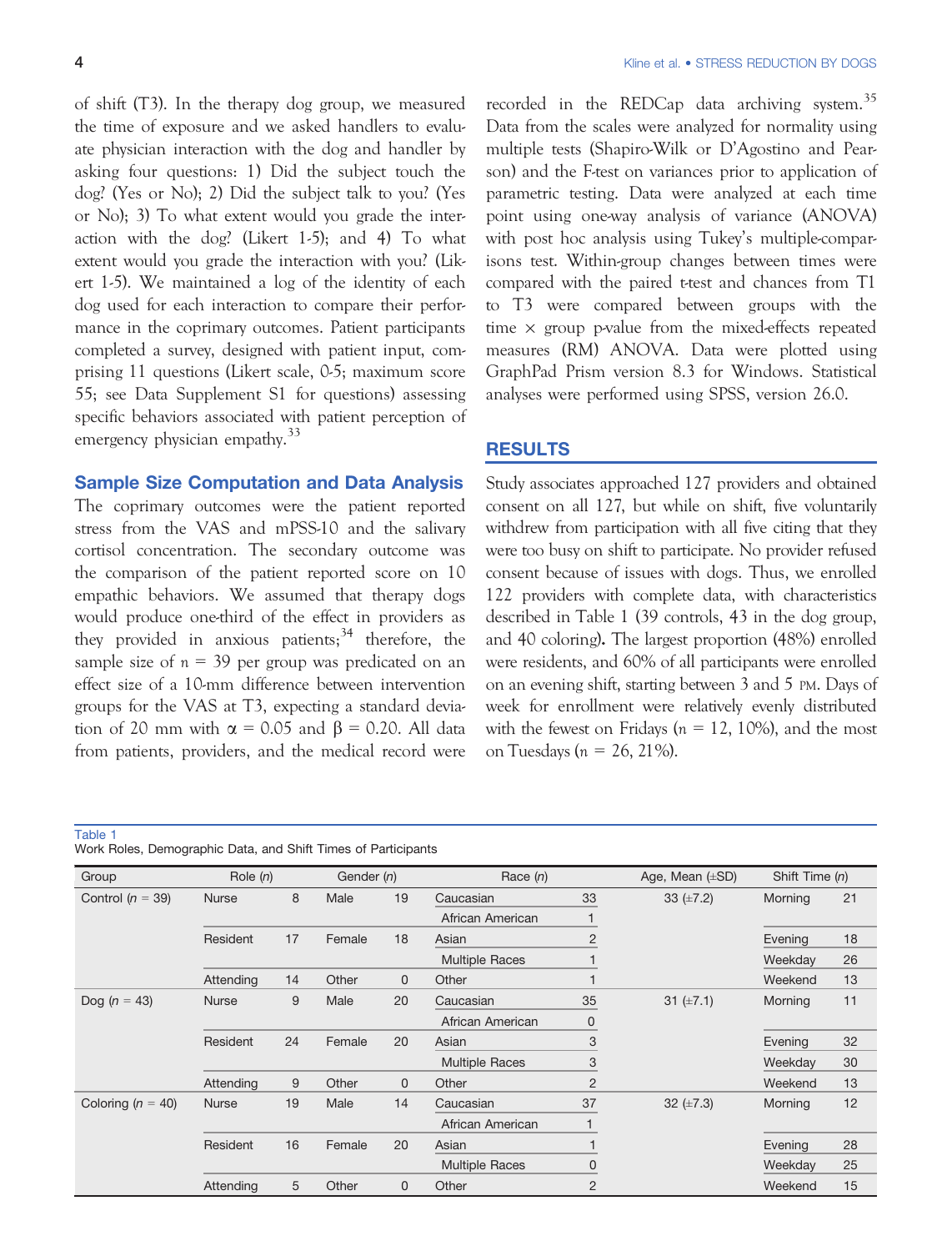#### Interaction Data

In the coloring group, 15 subjects chose option 1, 10 chose option 2, and 14 chose option 3, and all 40 spent at least 5 minutes coloring, with the median being 5 minutes 26 seconds, (range  $= 5:00-6:20$ ). In the dog group, two providers spent less than 5 minutes (median = 5 minutes 49 seconds [range = 2:30– 6:11]) and handlers noted that the provider touched the dog and spoke with the handler in all cases (100%). Regarding the Likert scale question 3, handlers rated the degree of interaction with the dog as 5 (highly engaged) in  $n = 29$ , 4 (engaged) in  $n = 9$ , and 3 (moderate) in  $n = 2$  (data missing for  $n = 2$ ); for question 4, handlers rated their interaction as a 5 (highly engaged, talking the entire time) in  $n = 26, 4$ (engaged, talking  $>3$  minutes) in  $n = 12$ , and 3 (talking >1 minute) for  $n = 1$  (data missing for  $n = 2$ ).

# Provider-reported Stress

At the beginning of shift, providers in all three treatment groups had an identical mean  $(\pm SD)$  VAS score of 18.2 ( $\pm$ 17.8) mm. Figure 2 (top row) shows that VAS score in providers who performed the coloring exercise tended to increase ( $p = 0.12$ , paired t-test), whereas with exposure to therapy dogs, the reported VAS tended to decline such that T3 mean for the therapy dog group was significantly lower by the ANOVA ( $p = 0.015$ ) with Tukey's pairwise comparison of means showing  $p = 0.018$  for coloring versus dog and  $p = 0.08$  for dog versus control ( $p = 0.03$ ) for time  $\times$  group from RM ANOVA). However, the bottom row of plots in Figure 2 show that the mPSS-10 increased significantly in only one instance: from T1 to T3 in controls ( $p = 0.045$ , paired t-test). When stratified by provider status (resident, faculty, or nurse), we found that residents had slightly higher reported stress at T1 (Figure 3); when these means were compared with a one-way ANOVA, the only significant difference was resident mean VAS was higher than nursing VAS at T1 (Tukey's  $p = 0.02$ ).

Providers generally reported low numbers for the FACES scale (all mean values from all groups at all



Figure 2. Plots of mean (±standard error of mean) visual analog scale (VAS) scores of participant reported stress (top row) and the modified Perceived Stress Scale (mPSS) scores (bottom row; \*p = 0.018 Tukey's post hoc for T3, dog vs. coloring).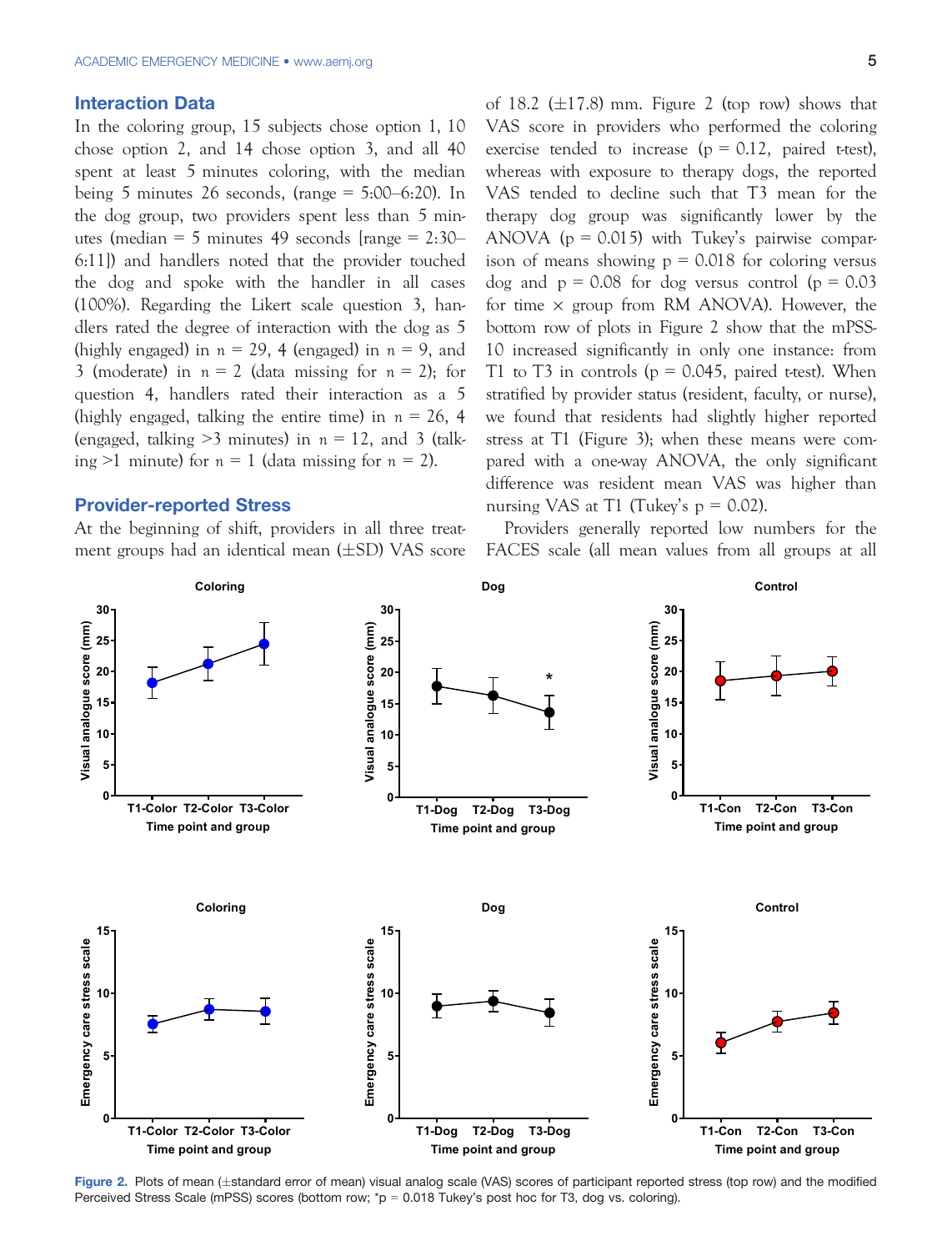

Figure 3. Comparison of self-reported stress by participant role at start of shift (T1). Error bars show standard error of the mean. p-Value from Tukey's post hoc test after one-way analysis of variance.

times was  $\langle 2 \rangle$  and as a result the data were not normally distributed. After examining the data post hoc, the authors believe that most revealing way to analyze



Figure 4. Proportion of providers with mild fear or worry, defined as a FACES score >3 (error bars represent 95% CI for proportions, p-value from exact binomial).

the FACES results is by calculating the proportion of providers with a score >3 (Mild fear and worry). Figure 4 plots these proportions with associated 95% confidence intervals (CIs), indicating no significant difference between either controls versus coloring group or control versus dog group ( $p = 0.29$  for both comparing, exact binomial formula).

# Provider Salivary Cortisol

Figure 5 provides a dot plot of all salivary cortisol values. The means were not different between groups at T1 ( $p = 0.23$ , one-way ANOVA) and were also not different based on role (resident, faculty, or nurse). Unexpectedly, salivary cortisol was the highest at T1 in all groups and progressively decreased in all three groups ( $p \le 0.001$  for comparison of T1 to T2 by paired t-test in all three groups). The salivary cortisol concentrations indicate a greater decrease with either intervention compared with control  $(p = 0.02$  by



Figure 5. Salivary cortisol concentrations. The bars show means and SDs ( $p < 0.05$  vs. control, Tukey's post hoc).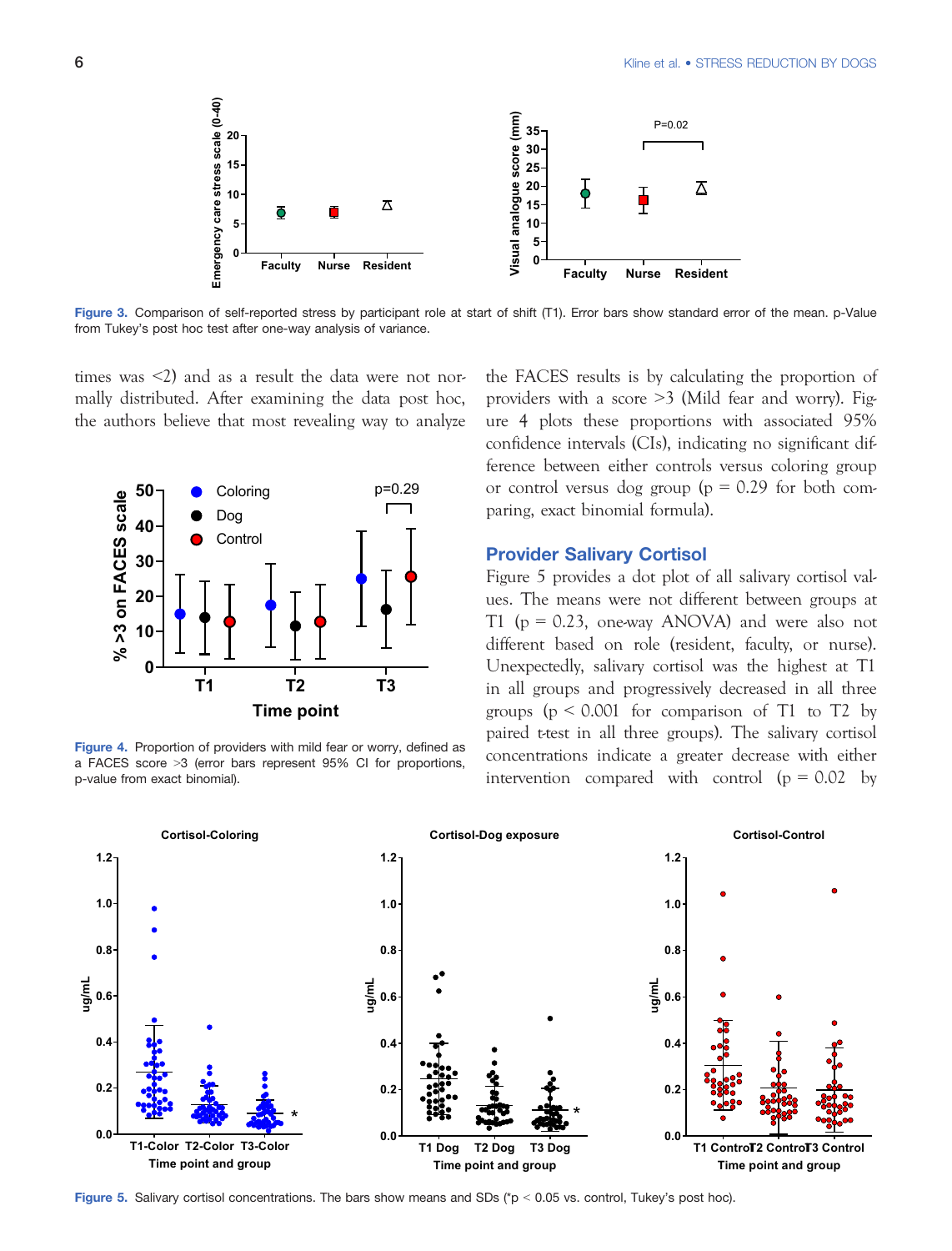time  $\times$  group, RM ANOVA) such that the means were significantly different between groups at T3  $(p \le 0.001$ , one-way ANOVA), with Tukey's pairwise comparison of ranks yielding  $p \leq 0.0001$  for coloring versus control and  $p = 0.003$  for dogs versus control and  $p > 0.9$  for coloring versus dogs. Thus at T3, the coloring and dog groups were associated with significant lowering of salivary cortisol compared with control.

We also asked all participants explicitly if they used other methods of stress reduction on shift and, if so, to identify the method. Fifteen (12%) indicated yes; regarding the method, seven said they listened to music, three said interacting with colleagues, three said food/eating, one said getting away from the work area, and one said deep breathing. We also asked each participant to provide unstructured commentary. The most frequent theme in responses was disappointment of being assigned to the coloring group, exemplified by this comment: "I was excited about the dog and then got the coloring book instead and was pretty mad which made me anxious/irritable." The authors perceived only one comment about the dog as negative "Mentioned dog was very creepy and not friendly."

# Patient-provided Data

We obtained surveys from 137 patients, which assessed patient perceptions of 10 behaviors thought to be associated with increased perception of empathy. We only obtained these surveys for patients cared for by providers in the coloring and therapy dog groups. Table 2 shows the demographic features and

Table 2 nabio 2<br>Descriptive dat:

| Descriptive data of patients |  |  |  |
|------------------------------|--|--|--|
|------------------------------|--|--|--|

| Feature                    | N or mean      | % or SD |
|----------------------------|----------------|---------|
| Total number               | 137            | 100%    |
| Age                        | 52             | 15      |
| Female sex                 | 65             | 47%     |
| White race                 | 55             | 40%     |
| Chief complaint            |                |         |
| Chest pain                 | 43             | 31%     |
| Dyspnea                    | 12             | 9%      |
| Syncope                    | 11             | 8%      |
| Trauma/wound               | 11             | 8%      |
| <b>Dizziness</b>           | $\overline{7}$ | 5%      |
| Abdominal pain             | $\overline{7}$ | 5%      |
| Abnormal laboratory values | $\overline{7}$ | 5%      |
| Psychiatric                | 6              | 4%      |
| Other                      | 33             | 24%     |

| Table 3 |  |  |
|---------|--|--|
|         |  |  |

| Patient-reported Scores of Empathic Behavior of Physicians' |  |  |  |  |
|-------------------------------------------------------------|--|--|--|--|
|                                                             |  |  |  |  |

|          |      | Pre       |      | Post      |               |
|----------|------|-----------|------|-----------|---------------|
|          | Mean | <b>SD</b> | Mean | <b>SD</b> | p (T1 vs. T2) |
| Coloring | 47.2 | 5.2       | 46.9 | 2.9       | 0.660         |
| Dog      | 47.1 | 6.0       | 46.1 | 6.3       | 0.492         |
|          |      |           |      |           |               |

\*Questionnaire in Data Supplement S1; maximum score 55 points.

distribution of their chief complaints. We found no significant difference in any comparison of mean or median scores, either between or within groups (Table 3). We did not obtain these data for controls. The Cronbach's alpha was 0.77 (95% lower confidence  $\text{limit} = 0.71$ ), indicating only fair internal reliability.

#### **DISCUSSION**

We found that 5-minute interaction with a therapy dog and handler was associated with provider-reported reduction in stress by the end of shift (T3), when measured on a VAS, but not when using an adaptation of the well-studied PSS-10. The adaption was to reword questions to reflect perceptions over the past few hours, rather than months. When compared with controls, the salivary cortisol concentrations decreased significantly in both the coloring and the therapy dog participants. We studied both nurses and physicians and found minor differences in the reported stress levels between the providers at T1, but not for salivary cortisol concentrations. Handlers indicated that the majority of participants were highly engaged with the dog, and participants who were randomized to coloring expressed discontent. Findings from this controlled, randomized clinical trial demonstrate preliminary and novel evidence that DAS can reduce provider perception of stress and physiological stress response in the emergency care setting. The VAS data and the unstructured comments (and the implicit message in the participants' frequent choice of the first mandala) support the biophilia hypothesis—that emergency care providers used the dogs as social support to reduce stress on shift and would rather have DAS than a mindfulness exercise to distract them from work-related stress.<sup>23,29</sup>

The issue of work stress contributing to emergency provider burnout has received considerable attention.1,3,4,8,36 Approximately two-thirds of emergency residents satisfy criteria for burnout.<sup>3,37</sup> Cognitive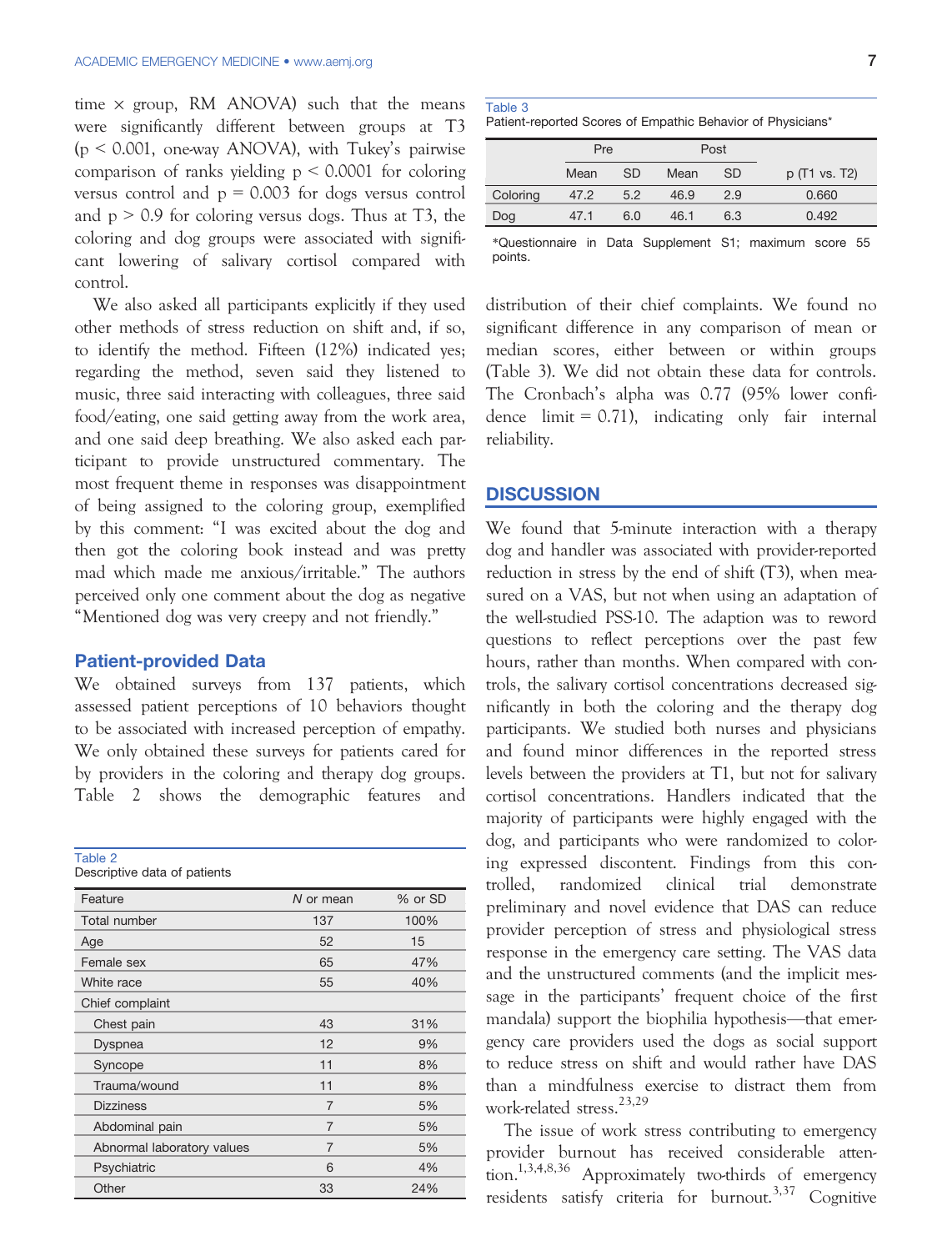contributors include emotional exhaustion, high depersonalization, and low personal accomplishment, present in 40% to 50% of emergency nurses and physicians.1,37 Burnout scores appear inversely correlated with emergency physician self-perception of empathy.<sup>38</sup> It has widely been assumed that cognitive stress on shift is manifested as physiological stress, reflected by increased heart rate, blood pressure, and salivary cortisol concentrations.<sup>18-20</sup> Within this context, of depersonalization and emotional and physical exhaustion, preliminary work in other nonemergent health care settings has suggested that exposure to a therapy dog will lower physiological stress manifestations on shift, including salivary cortisol.<sup>22</sup> One group previously found that ED patients with moderate to severe anxiety had greater reductions in anxiety after exposure to a therapy dog compared with control conditions.<sup>34</sup> In addition to the previous literature, unplanned observations during that study helped formulate the hypothesis that exposure to therapy dogs might reduce provider stress. These unplanned observations of research staff were the consistent and persistent request of providers who ostensibly asked "why do the patients get a dog and we don't?" We believe that the present study supports the hypothesis that therapy dogs reduce provider stress, given that the mean T3 VAS and salivary cortisol concentrations were significantly lower in the therapy dog group. This work is preliminary and raises three points for discussion and future study.

First, it remains possible that the questions in the PSS-10 are insensitive to cognitive stress induced on shift in the ED. While the PSS-10 is well validated in general public, its questions may lack construct validity in emergency care. Second, we learned that providers disliked the experimental design that required them to leave their work area at a prescribed time. Based on provider comments, we believe that the ideal design to reduce provider stress would be better described as a "dog on demand." In future work, we are planning a paradigm that allows providers to interact with a therapy dog in or near their workspace whenever they wish, at least during part of their shift, and for the same dog(s) to be available to patients experiencing stress. Third, and perhaps most unexpectedly, we learned that salivary cortisol values were consistently highest at the start of shift and decreased during the shift. This effect was remarkably consistent, regardless of the time of shift, between sexes and nurses and physicians. We do not believe that this represents a

problem with sampling as we used rigorous methods of collection, including denying our subjects of food or water for 30 minutes prior to collection. We speculate that this is a result of activation of the hypothalamic–pituitary axis from uncontrolled anticipatory stress, as emergency care providers never know what type of shift they will encounter, ranging from easy to punishing, depending on variables that are completely out of provider control.<sup>39</sup>

#### **LIMITATIONS**

Limitations include the obligatory simultaneous interaction of research subjects with human handlers and dogs. Hospital policies prohibit therapy dogs without a leash and hander. The interaction data show that the majority of providers were highly engaged with the handlers, suggesting the possibility that a 5-minute break with another person could also be effective. The degree to which this work reflects human-facilitated dog support, versus dog-facilitated human therapy, or the mix in between remains uncertain. The real-world ED setting precluded multiple correlative measurements of physiological stress, such as blood pressure, heart rate, or skin resistance. Also, the authors are aware that many of our participants drink caffeinated beverages before each shift. Caffeine use clearly affects cortisol secretion, although chronic use appears to produce a tolerance effect. $40$  We did not systematically control, nor record, caffeine intake. We did ensure that providers did not drink anything for 30 minutes prior to sampling. We rationalized not performing triple randomization of the control group to avoid the nocebo effect.<sup>30</sup> Instead we sought to understand stress patterns in the "wild-type" condition, when the subject was aware that he or she had no chance of seeing a dog or coloring mandala. Moreover, a true control would require placing a busy provider in an empty room with nothing to do might be viewed as punishment. Nonetheless, it could be argued that randomizing the controls would have been a better experimental design.

# **CONCLUSIONS**

In conclusion, in this three-arm trial, we found that emergency providers randomized to a 5-minute interaction with a therapy dog and handler had a significant reduction in self-reported anxiety using a visual analog scale compared with patients randomized to deliberate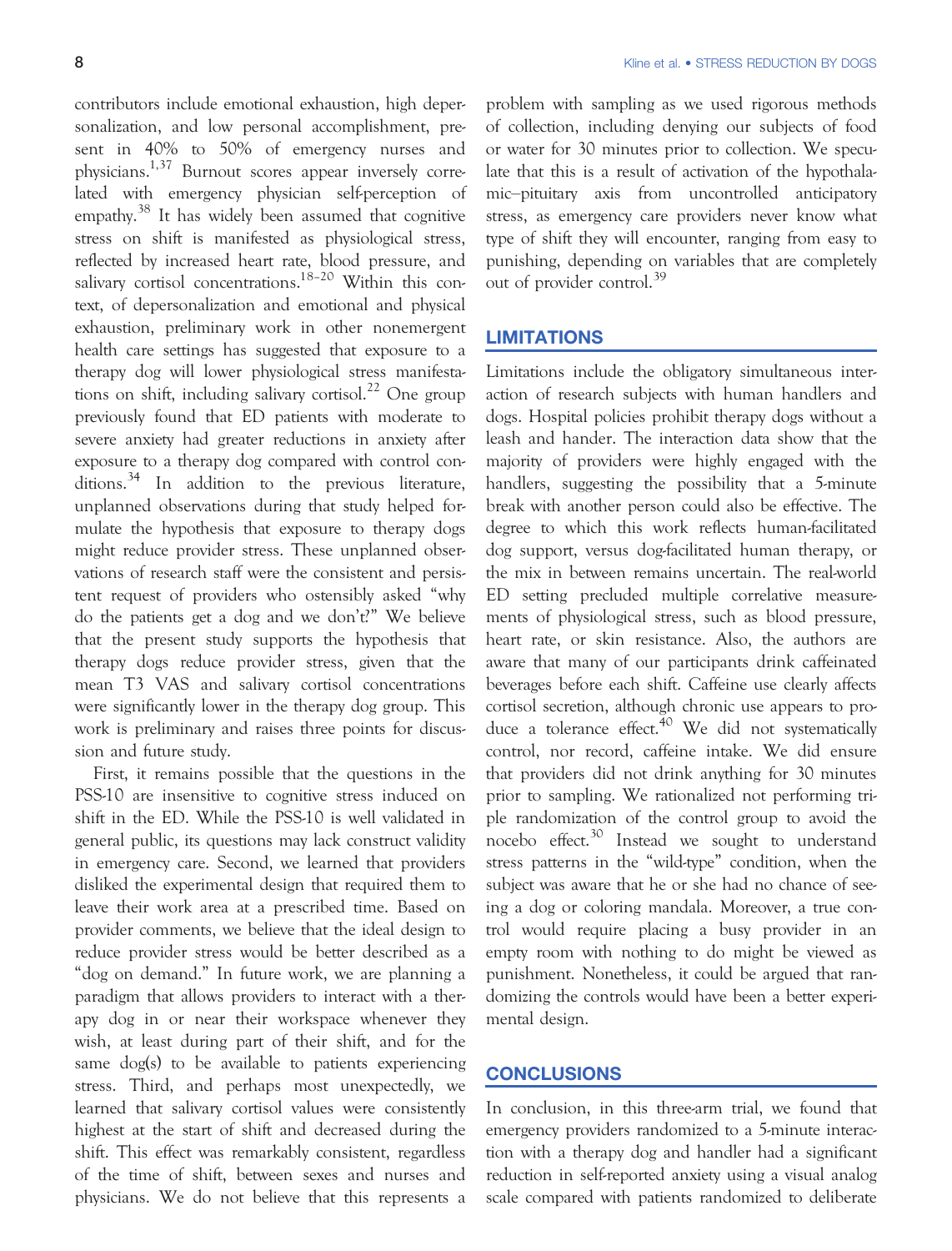coloring. Emergency providers had lower end-of-shift salivary cortisol with either coloring or therapy dog exposure compared with controls. These findings suggest that therapy dogs can reduce cognitive and physiological stress experienced by emergency care providers while on duty in the ED.

### **References**

- 1. Li H, Cheng B, Zhu XP. Quantification of burnout in emergency nurses: a systematic review and meta-analysis. Int Emerg Nurs 2018;39:46–54.
- 2. Soltanifar A, Pishbin E, Attaran Mashhadi N, Najaf Najafi M, Siahtir M. Burnout among female emergency medicine physicians: a nationwide study. Emerg Med Australas 2018;30:517–522.
- 3. Kimo Takayesu J, Ramoska EA, Clark TR, et al. Factors associated with burnout during emergency medicine residency. Acad Emerg Med 2014;21:1031–5.
- 4. Bragard I, Dupuis G, Fleet R. Quality of work life, burnout, and stress in emergency department physicians: a qualitative review. Eur J Emerg Med 2015;22:227–34.
- 5. Shanafelt TD, Boone S, Tan L, et al. Burnout and satisfaction with work-life balance among US physicians relative to the general US population. Arch Intern Med 2012;172:1377–85.
- 6. Bellolio MF, Cabrera D, Sadosty AT, et al. Compassion fatigue is similar in emergency medicine residents compared to other medical and surgical specialties. West J Emerg Med 2014;15:629–35.
- 7. Lu DW, Dresden S, McCloskey C, Branzetti J, Gisondi MA. Impact of burnout on self-reported patient care among emergency physicians. West J Emerg Med 2015;16:996–1001.
- 8. Panagioti M, Geraghty K, Johnson J, et al. Association between physician burnout and patient safety, professionalism, and patient satisfaction: a systematic review and metaanalysis. JAMA Intern Med 2018;178:1317–30.
- 9. Braun C, Stangler T, Narveson J, Pettingell S. Animal-assisted therapy as a pain relief intervention for children. Complement Ther Clin Pract 2009;15:105–9.
- 10. Marcus DA, Bernstein CD, Constantin JM, Kunkel FA, Breuer P, Hanlon RB. Impact of animal-assisted therapy for outpatients with fibromyalgia. Pain Med 2013;14:43–51.
- 11. Barker SB, Dawson KS. The effects of animal-assisted therapy on anxiety ratings of hospitalized psychiatric patients. Psychiatr Serv 1998;49:797–801.
- 12. Sobo EJ, Eng B, Kassity-Krich N. Canine visitation (pet) therapy: pilot data on decreases in child pain perception. J Holist Nurs 2006;24:51–7.
- 13. Kertes DA, Liu J, Hall NJ, Hadad NA, Wynne CD, Bhatt SS. Effect of pet dogs on children's perceived stress and cortisol stress response. Soc Dev 2017;26:382–401.
- 14. Lundqvist M, Carlsson P, Sjodahl R, Theodorsson E, Levin LA. Patient benefit of dog-assisted interventions in health care: a systematic review. BMC Complement Altern Med 2017;17:358.
- 15. Binfet JT, Passmore HA, Cebry A, Struik K, McKay C. Reducing university students' stress through a drop-in canine-therapy program. J Ment Health 2018;27:197–204.
- 16. McConville J, McAleer R, Hahne A. Mindfulness training for health profession students-the effect of mindfulness training on psychological well-being, learning and clinical performance of health professional students: a systematic review of randomized and non-randomized controlled trials. Explore (NY) 2017;13:26–45.
- 17. Mantzios M, Giannou K. When did coloring books become mindful? Exploring the effectiveness of a novel method of mindfulness-guided instructions for coloring books to increase mindfulness and decrease anxiety. Front Psychol 2018;9:56.
- 18. Gonzalez-Cabrera JM, Fernandez-Prada M, Iribar C, Molina-Ruano R, Salinero-Bachiller M, Peinado JM. Acute stress and anxiety in medical residents on the emergency department duty. Int J Environ Res Public Health 2018;15:506.
- 19. Bedini S, Braun F, Weibel L, Aussedat M, Pereira B, Dutheil F. Stress and salivary cortisol in emergency medical dispatchers: a randomized shifts control trial. PLoS ONE 2017;12:e0177094.
- 20. Dias RD, Scalabrini Neto A. Acute stress in residents during emergency care: a study of personal and situational factors. Stress2017;20:241–8.
- 21. Nakajima Y, Takahashi T, Shetty V, Yamaguchi M. Patterns of salivary cortisol levels can manifest work stress in emergency care providers. J Physiol Sci 2012;62:191–7.
- 22. Barker SB, Knisely JS, McCain NL, Best AM. Measuring stress and immune response in healthcare professionals following interaction with a therapy dog: a pilot study. Psychol Rep 2005;96:713–29.
- 23. Kellert S, Wilson E. The Biophilia Hypothesis. Washington, DC: Island Press, 1993.
- 24. Ulrich RS. View through a window may influence recovery from surgery. Science1984;224:420–1.
- 25. Friedmann E, Katcher AH, Thomas SA, Lynch JJ, Messent PR. Social interaction and blood pressure. Influence of animal companions. J Nerv Ment Dis 1983;171:461–5.
- 26. Mormann F, Dubois J, Kornblith S, et al. A categoryspecific response to animals in the right human amygdala. Nat Neurosci 2011;14:1247–9.
- 27. Chambers CT, Taddio A, Uman LS, McMurtry CM. Psychological interventions for reducing pain and distress during routine childhood immunizations: a systematic review. Clin Ther 2009; 31(Suppl 2):S77–103.
- 28. Beck AM, Katcher AH. Future directions in human-animal bond. Research 2003;47:79–93.